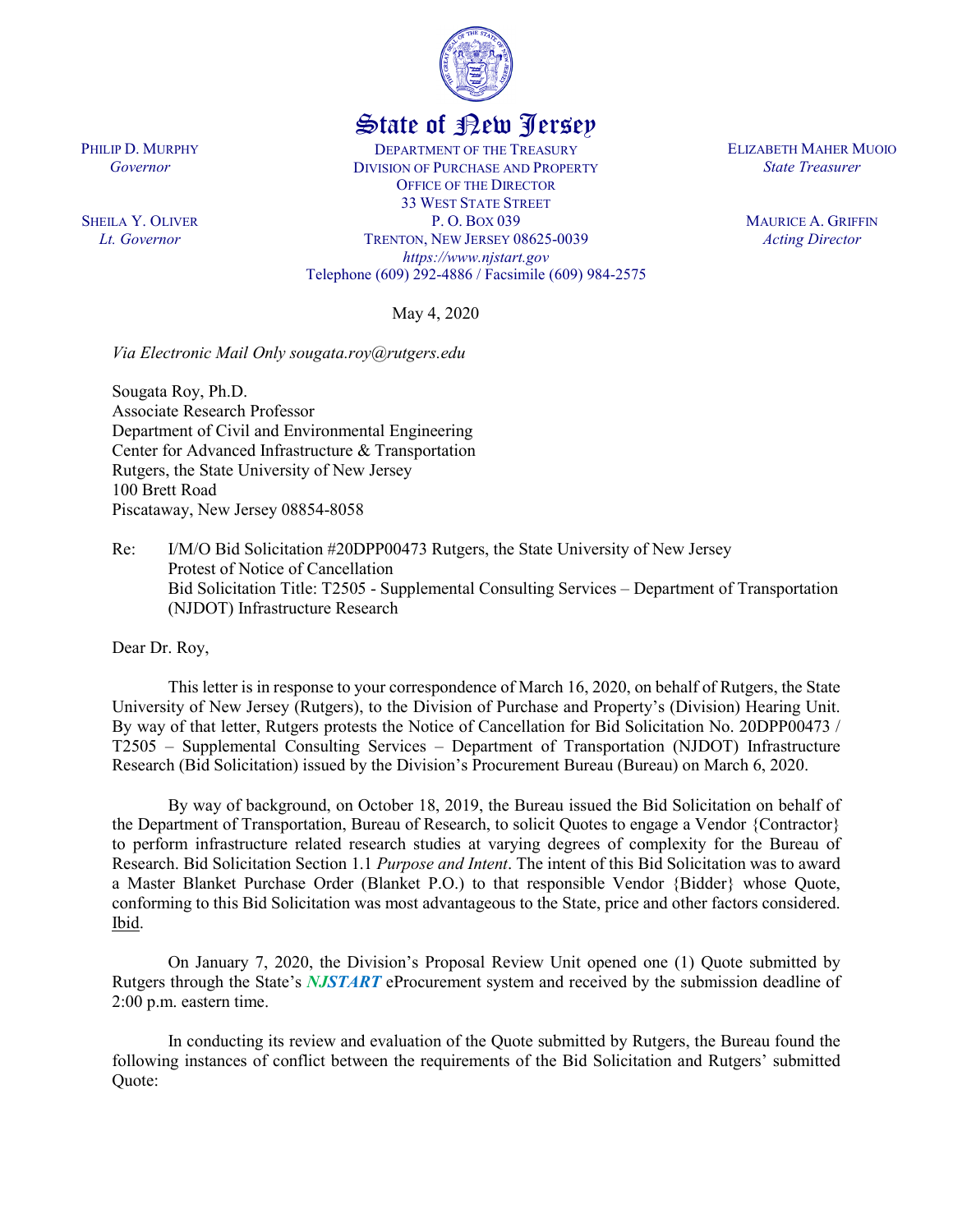| Section                                                                      | Requirement                                                                                    | Rutgers' Response                                                                                                                                                                                                                                                                                                                                             |
|------------------------------------------------------------------------------|------------------------------------------------------------------------------------------------|---------------------------------------------------------------------------------------------------------------------------------------------------------------------------------------------------------------------------------------------------------------------------------------------------------------------------------------------------------------|
| Section 4.4.5.2 State-<br>Supplied Price Sheet<br>Instructions               | One price must be submitted to<br>apply for all three $(3)$ years of the<br>Blanket P.O. term. | Had submitted three (3) separate Price Sheets<br>in addition to the three $(3)$ for Subcontractors<br>Arora and Associates (Arora) and Bridge<br>Intelligence, LLC (BI) each.                                                                                                                                                                                 |
|                                                                              |                                                                                                | In the Vendor's {Bidder's} Quote, had<br>demonstrated the possibility of utilizing and<br>combining personnel from all three (3)<br>agencies with varying prices. Rutgers had<br>explained that "upon receipt of each Project<br>Request from the SCM, [Rutgers personnel]<br>will identify the most appropriate Research<br>Team based on the project need." |
| Section 9.0 State of New<br>Jersey Standard Terms and<br>Conditions (NJSSTC) | Vendors {Bidders} shall adhere<br>to the NJSSTC unless specifically<br>instructed otherwise.   | In the Vendor's {Bidder's} Quote, a letter<br>detailing further negotiation and potential<br>removal of Sections 4.1 (A) and 4.1 (C) of the<br>NJSSTC for indemnification was provided.                                                                                                                                                                       |

[See Recommendation Report, pg. 1-2.]

Based on above findings, the Bureau concluded that Rutgers' Quote was non-responsive and recommended that the Bid Solicitation to be canceled as Rutgers was the only Vendor {Bidder}. Id. at 2.

On March 6, 2020, the Bureau issued a Notice of Cancellation of the Bid Solicitation, advising that:

[b]ased upon review of the submitted Quote from Rutgers, The State University of New Jersey (Rutgers) for Bid Solicitation 20DPP00473, it was deemed non-responsive due to issues with the following Bid Solicitation Sections:

- Section 4.4.4.2 State-Supplied Price Sheet; and
- Section 9.0 State of New Jersey Standard Terms and Conditions (NJSSTC).

Based upon the above, the Director of the Division of Purchase and Property (Director), in consideration of the public interest, has determined that the procurement will be cancelled.

[See March 6, 2020 Notice of Cancellation.]

On March 16, 2020, Rutgers submitted a letter to the Division's Hearing Unit, protesting the Division's decision to cancel the Bid Solicitation. See Protest Letter, pg. 1. In that letter, Rutgers expresses its disagreement with the Bureau's determination that the submitted Quote was non-responsive for the reasons cited in the cancellation letter and Recommendation Report. Id. More specifically, Rutgers disagreed with the Bureau's determination that the Price Sheets it submitted were non-compliant with Bid Solicitation Section 4.4.5.2 and that its Quote was non-responsive due to "expressing desire for further negotiation and potential removal of Section 4.1 (A) and 4.1 (c) of the NJSSTC related to indemnification." Id.

In consideration of Rutgers' protest, I have reviewed the record of this procurement, including the Bid Solicitation, Rutgers' Quote and protest, the relevant statutes, regulations, and case law. The issues raised in Rutgers' protest are sufficiently clear such that review of the written record provided me with the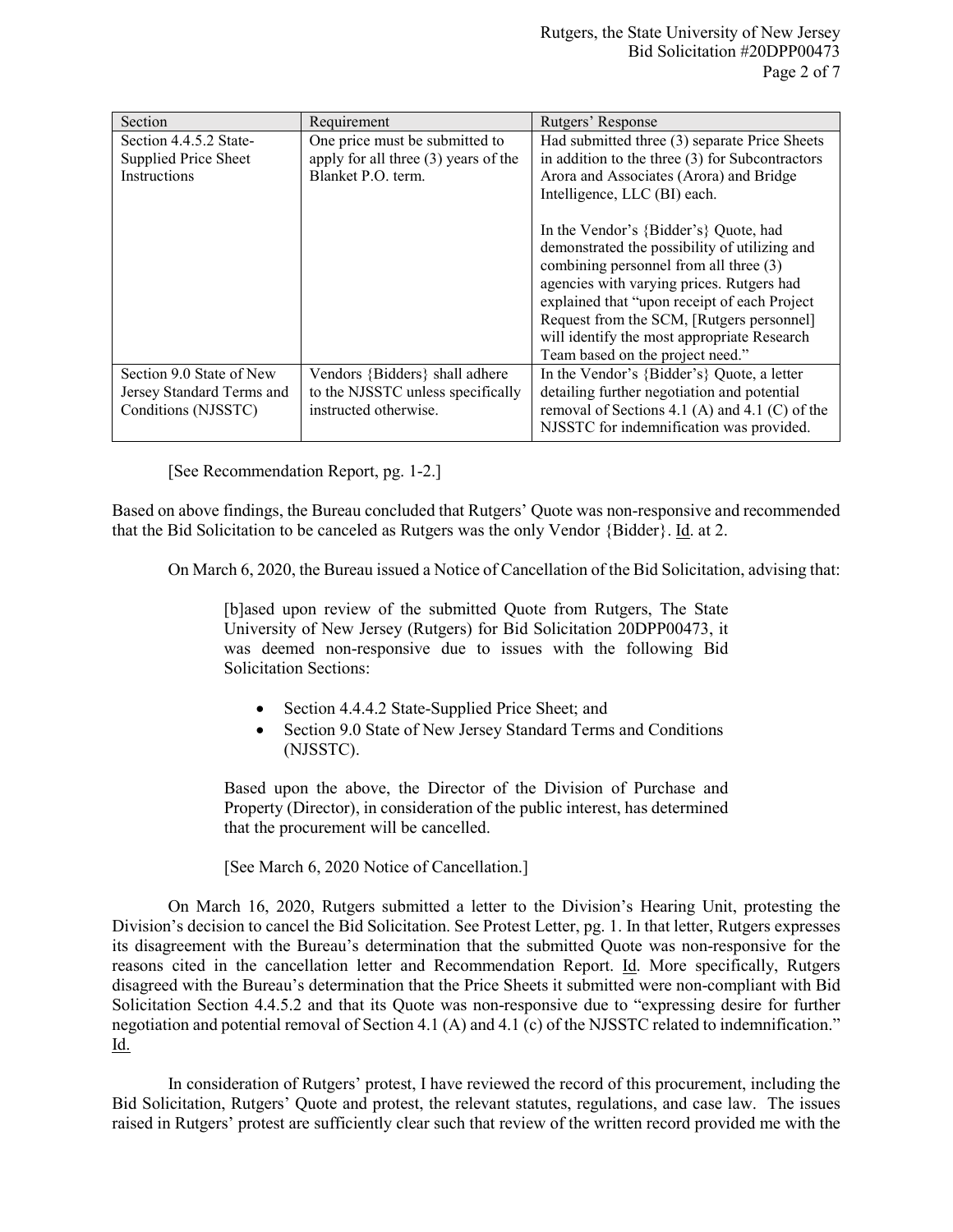information necessary to determine the facts of this matter and to render an informed final agency decision on the merits of the protest. I set forth herein the Division's Final Agency Decision.

First, Rutgers protests the Bureau's determination that its Quote was non-responsive because it submitted multiple price sheets. Specifically, Rutgers states:

> [W]e submitted price sheets for the applicable labor rate titles as identified in Section 3.8 of the bid solicitation. The quoted labor rates are all inclusive hourly rates. Since our team consists of Rutgers (prime) and two subcontractors, including one small business enterprise, we submitted three price sheets, one each for each entity. It may be noted that Rutgers, a non-profit educational institution has a different accounting system than the for-profit industry partners. Providing three price sheets for the three members of the team was a good faith effort of responding to the solicitation, keeping the best interest of the public and the state of New Jersey in consideration. Moreover, we submitted one price sheet each for each year of the Blanket P.O., a total of three for each organization of the team, to cater for escalation. Since the instruction asked to hold the quoted prices firm throughout the issuance of the Blanket P.O., we recognized that adjustment of labor rates for future escalation during the execution of the Blanket P.O. would not be possible. From the commentary in the Recommendation Report, however, is appears that DPP required a single composite price sheet for the entire team and for all three years. This expectation was not clear from the verbiage in Section 4.4.5.2, even after repeated careful reading.

[See March 16, 2020 Protest Letter, pg. 1.]

With respect to the submission of pricing, Bid Solicitation Section 4.4.5.2 *State-Supplied Price Sheet* Instructions required:

> The Vendor {Bidder} shall submit pricing for all eight (8) of the required Labor Rate Titles Price Lines as identified in Section 3.8 of this Bid Solicitation for the term of the Blanket P.O. for all three (3) years. The required price cells have been highlighted to assist in the proper completion of the State-Supplied Price Sheet. Failure to submit all price lines may result in the Quote being considered non-responsive. Each Vendor {Bidder} is required to hold its prices firm through issuance of Blanket P.O.

> The Vendor {Bidder} must submit pricing for the Labor Rate Titles provided in the State-Supplied Price Sheet; changes, modifications, or additions to Labor Rate Titles shall not be permitted. Rates must be All-Inclusive Hourly Rates as that term is defined in Section 2.2 of this Bid Solicitation.

> In the event that a Vendor {Bidder} using *NJSTART* to submit a Quote uploads a State-Supplied Price Sheet and completes the "Items" Tab in *NJSTART(instead of entering* a Unit Cost of \$1.00 *as instructed)*, the State-Supplied Price Sheet will govern.

> [Bid Solicitation Section 4.4.5.2 *State-Supplied Price Sheet Instructions*.]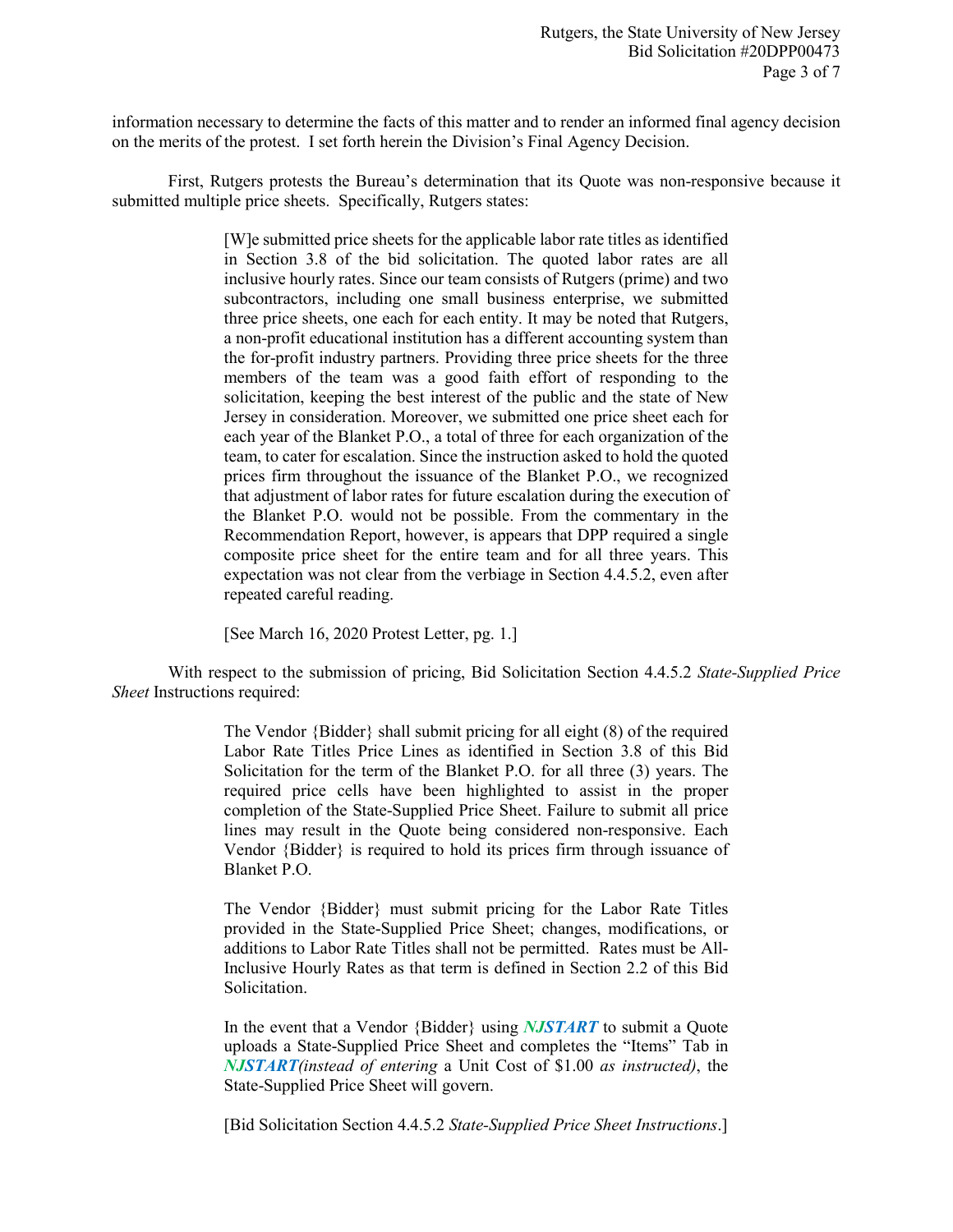Additionally, the following Price Sheet was provided to Vendors {Bidders} through *NJSTART* along with other Bid Solicitation documents:

| Price Sheet-T2505 Bid Solicitation 20DPP00473<br><b>Supplemental Consulting Services: Department of</b><br>Transportation (NJDOT) Infrastructure Research |                                                                                      |                    |                                             |  |  |  |  |
|-----------------------------------------------------------------------------------------------------------------------------------------------------------|--------------------------------------------------------------------------------------|--------------------|---------------------------------------------|--|--|--|--|
|                                                                                                                                                           | Vendor {Bidder} Name:                                                                |                    |                                             |  |  |  |  |
| Price Line<br><b>Number</b>                                                                                                                               | Labor Rate Title                                                                     | Unit               | All-In clusive Hourly<br>Rate for Each Year |  |  |  |  |
| 1                                                                                                                                                         | Chief Engineer - Section 3.8 A<br>of Bid Solicitation                                | <b>Hourly Rate</b> | s                                           |  |  |  |  |
| $\overline{2}$                                                                                                                                            | Project Manager/ Supervising<br><b>Engineer-Section 3.8 B</b><br>of Bid Solicitation | <b>Hourly Rate</b> | s                                           |  |  |  |  |
| з                                                                                                                                                         | Project Engineer - Section 3.8 C<br>of Bid Solicitation                              | <b>Hourly Rate</b> | s                                           |  |  |  |  |
| 4                                                                                                                                                         | Principal Engineer - Section 3.8 D<br>of Bid Solicitation                            | <b>Hourly Rate</b> | Ś                                           |  |  |  |  |
| 5                                                                                                                                                         | Senior Engineer - Section 3.8 E<br>of Bid Solicitation                               | <b>Hourly Rate</b> | Ś                                           |  |  |  |  |
| 6                                                                                                                                                         | Assistant Engineer - Section 3.8 F<br>of Bid Solicitation                            | <b>Hourly Rate</b> | s                                           |  |  |  |  |
| 7                                                                                                                                                         | <b>Engineer Technician - Section 3.8</b><br><b>G</b> of <b>Bid Solicitation</b>      | <b>Hourly Rate</b> | s                                           |  |  |  |  |
| 8                                                                                                                                                         | Clerk Typist - Section 3.8 H<br>of Bid Solicitation                                  | <b>Hourly Rate</b> | s                                           |  |  |  |  |
|                                                                                                                                                           |                                                                                      |                    |                                             |  |  |  |  |
| Please refer to Bid Solicitation Section 2.2 for the definition of "All-Inclusive Hourly Rate" and                                                        |                                                                                      |                    |                                             |  |  |  |  |
| . Section 4.4.5 (State-Supplied Price Sheet) for additional information regarding this Price Sheet                                                        |                                                                                      |                    |                                             |  |  |  |  |

As shown above, and, as described in Bid Solicitation Section 4.4.5.2, Vendors {Bidders} were to submit an All-Inclusive Hourly Rate<sup>[1](#page-3-0)</sup> for Each Year for the eight  $(8)$  Labor Titles identified. The Bureau intended that Vendors {Bidders} would submit a single All-Inclusive rate representing a flat fee for all years of the Blanket P.O., and that the All-Inclusive rate would be a blended rate inclusive of work to be performed by the Vendor {Contractor} and any proposed subcontractors. Accordingly, upon seeing that Rutgers submitted three (3) separate Price Sheets for itself, three (3) for its subcontractor Arora and Associates (Arora); and three (3) price sheets for its subcontractor Bridge Intelligence, LLC (BI), the Bureau concluded that the submitted Quote did not conform to the requirements of the Bid Solicitation and determined that the Quote non-responsive.

In further support of its protest, Rutgers further asserts that:

 $\overline{a}$ 

According to Section 6.7.4 Evaluation of the Quotes, and Section 6.8 Negotiation and Best and Final Offer (BAFO), the quoted rates may be subjected to negotiations by DPP to "maximize the State's ability to obtain the best value based on the mandatory requirements, evaluation criteria, and cost." This implies that the quote can be revised based on DPP feedback and through negotiation, and the price sheet submitted with the quote is not final. We, therefore, would like to have the opportunity to

<span id="page-3-0"></span><sup>&</sup>lt;sup>1</sup> Bid Solicitation Section 2.2 *General Definitions* defined All-Inclusive Hourly Rate as "an hourly rate comprised of all direct and indirect costs including, but not limited to: labor costs, overhead, fee or profit, clerical support, travel expenses, per diem, safety equipment, materials, supplies, managerial support and all documents, forms, and reproductions thereof. This rate also includes portal-to-portal expenses as well as per diem expenses such as food."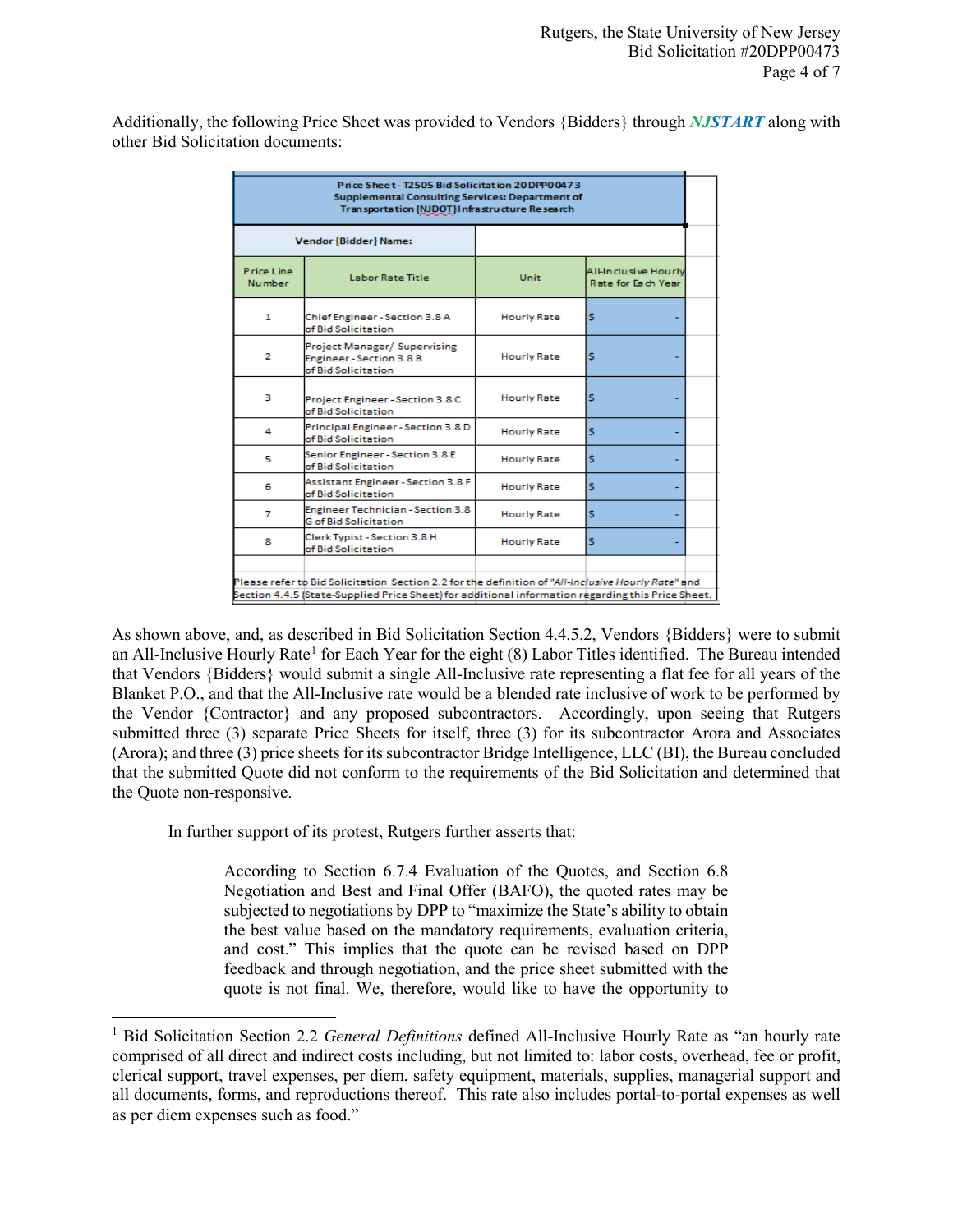revise the quote based on DPP's requirement of one composite price sheet for all three years of Blanket P.O., which was not clear to us.

However, what Rutgers proposes is not a negotiation as contemplated by the Division's governing statutes, regulations and the Bid Solicitation. Negotiations cannot be used as a mechanism to make a Quote responsive to the requirements of the Bid Solicitation. Rather, what Rutgers' proposes is changing its Quote submission from six submitted price sheets to one price sheet representing the All-Inclusive rate would be a blended rate inclusive of work to be performed by the Vendor {Contractor} and any proposed subcontractors, as sought by the Bureau. Permitting Rutgers to revise its Quote and submit a correct pricing information after the Quote submission deadline would result in an impermissible supplementation of Rutgers' bid submission, which the Division cannot allow as doing so would be contrary to the Court's holding in In re Protest of Award of On-Line Games Prod. & Operation Servs. Contract, Bid No. 95-X-20175, 279 N.J. Super. 566, 597 (App. Div. 1995), the Appellate Division held that "[i]n clarifying or elaborating on a proposal, a bidder explains or amplifies what is already there. In supplementing, changing or correcting a proposal, the bidder alters what is there. It is the alteration of the original proposal which was interdicted by the RFP."

Second, as noted above, with its Quote Rutgers included a letter entitled "Terms and Conditions Exceptions Letter". The letter states in the relevant part:

> Upon preliminary review of the State of New Jersey Standard Terms and Conditions document, Rutgers has identified at least two articles that will require further negotiation and potential removal at the time of award. These are Item  $4.1(A)$  and  $4.1(C)$ .

> Rutgers is also reserving the right to perform a more detailed review of the award's terms and conditions if the Sponsor identifies our Institution as an Awardee.

In reviewing the submitted Quote, when the Bureau noted that Rutgers took exceptions to the State's Standard Terms and Conditions, specifically as terms regarding indemnification and that it reserved there the right to "perform a more detailed review" of the State' Standard Terms and Conditions, the Bureau determined that the Quote submitted by Rutgers was non-responsive.

In the protest Rutgers states as follows:

We disagree with the rationale for finding Rutgers' quote as nonresponsive because of expressing desire for further negotiation and potential removal of Sections 4.1 (A) and 4.1 (C) of the NJSSTC related to indemnification. As may be appreciated, Rutgers is also a New Jersey State entity, and would like to protect the State's interest by limiting blanket indemnification provisions. Rutgers have entered into similar negotiations with NJDOT and other federal, state, government and semigovernment agencies on similar contracts to protect the State's interest. Rutgers would not have any reservation in accepting similar terms previously agreed with NJDOT. Also, note that Rutgers did not decline the terms of NJSSTC, but have requested an opportunity to discuss the terms related to indemnification. This should not be construed as nonresponsive.

[See March 16, 2020 Protest Letter, pg. 2.]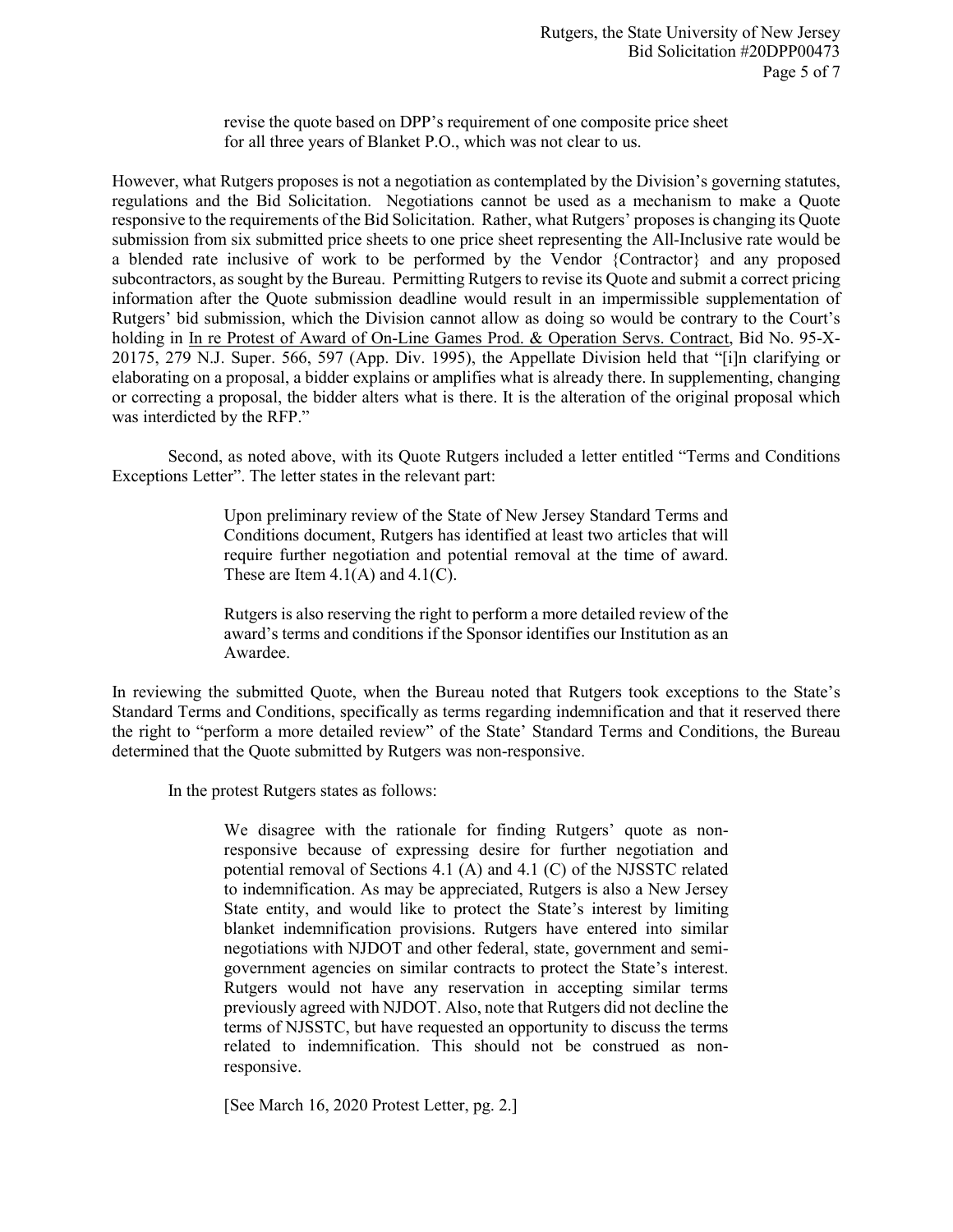Bid Solicitation Section 1.3.1.1 *Exceptions to the State of NJ Standard Terms and Conditions (SSTC)* was clear "Questions regarding the State of New Jersey Standard Terms and Conditions (SSTC) and exceptions to mandatory requirements must be posed during this electronic question and answer period and shall contain the Vendor's {Bidder's} suggested changes and the reason(s) for the suggested changes." (Emphasis added). Additionally, as shown in the screenshot below, the Bureau's sample Questions and Answers alerted potential Vendors {Bidders} to the requirement that exceptions to the State of New Jersey Standard Terms and Conditions must be posed during the electronic question and answer period.

|                                                                                                                                                           | STAR <del>T</del> o |                                      |                         | Search                                                                                                                                                   | $\alpha$<br>Catalog<br>$\checkmark$<br>Advanced                                                                                                                                                                                                                                                                                                                                                                                                                                                                                                                                                                                                                                                                                                                                                                                                                                                                                                      |                                                                      |                        |                    |
|-----------------------------------------------------------------------------------------------------------------------------------------------------------|---------------------|--------------------------------------|-------------------------|----------------------------------------------------------------------------------------------------------------------------------------------------------|------------------------------------------------------------------------------------------------------------------------------------------------------------------------------------------------------------------------------------------------------------------------------------------------------------------------------------------------------------------------------------------------------------------------------------------------------------------------------------------------------------------------------------------------------------------------------------------------------------------------------------------------------------------------------------------------------------------------------------------------------------------------------------------------------------------------------------------------------------------------------------------------------------------------------------------------------|----------------------------------------------------------------------|------------------------|--------------------|
| Blanket Bid 20DPP00473<br>Attachments(5) Notes Bidders Ouestions Amendments(1) Q&A Reminders Summary<br>Routing<br>Address Accounting<br>General<br>Items |                     |                                      |                         |                                                                                                                                                          |                                                                                                                                                                                                                                                                                                                                                                                                                                                                                                                                                                                                                                                                                                                                                                                                                                                                                                                                                      |                                                                      | Status: 2BO - Opened 冒 |                    |
|                                                                                                                                                           |                     | Question # Created Date User Created | <b>Ouestion Subject</b> | Ouestion                                                                                                                                                 | Answer                                                                                                                                                                                                                                                                                                                                                                                                                                                                                                                                                                                                                                                                                                                                                                                                                                                                                                                                               | Show All Show Original Vendor Only<br>on Web<br>$\qquad \qquad \Box$ | $\Box$                 | Delete<br>All<br>m |
|                                                                                                                                                           | 10/09/2019 Brenda   | <b>Tran</b>                          | <b>PDF Documents</b>    | When trying to open a Portable<br>Document Format (PDF) I am<br>receiving an error message and am<br>unable to access the PDF. How-<br>should I proceed? | It is recommended that users utilize Internet Explorer or Microsoft Edge to view PDF documents.<br>Certain PDF forms cannot be opened in the Chrome or Firefox built in PDF viewers that are<br>enabled by default. If using Chrome or Firefox it is recommended that the file is downloaded<br>instead by clicking the download button in the upper right-hand corner of the browser after an<br>error message is received. An alternative option is to disable the built in PDF viewers n<br>Chrome or Firefox.                                                                                                                                                                                                                                                                                                                                                                                                                                    | $\overline{\mathbf{v}}$                                              |                        | m                  |
|                                                                                                                                                           | 10/09/2019 Brenda   | <b>Tran</b>                          | <b>Ouote Submission</b> | Should I check that I have properly<br>completed and attached all of the<br>required documents with my<br>submitted Ouote?                               | Yes. Prior to the Quote Opening Deadline, a Vendor (Bidder) should review the documents<br>comprising the submitted Ouote to ensure that all of the required documents have been completed<br>and attached. Oftentimes a Quote is deemed non-responsive because a Vendor (Bidder) fails to<br>attach a required form or attaches a blank form. To review a submitted a Ouote a Vendor<br>(Bidder) should log into NJSTART and review each document attached to the Quote submission.<br>Instructions on how to review a submitted Quote can be found in the Quick Reference Guide<br>entitled How to Review a Submitted Quote which is available on the NJSTART Vendor Support Page<br>under Vendor Reference Guides.                                                                                                                                                                                                                                | $\overline{\mathcal{L}}$                                             |                        | 间.                 |
| R                                                                                                                                                         | 10/09/2019 Brenda   | <b>Tran</b>                          | <b>Exceptions</b>       | Will the State allow Vendors to take<br>exception to any of the Standard<br>Terms and Conditions?                                                        | As stated in Bid Solicitation Section 1.3.1.1, Exceptions to the State of NJ Standard Terms and<br>Conditions (SSTC): "Questions regarding the SSTC and proposed exceptions to mandatory<br>requirements, including the Special and Standard Terms and Conditions in Sections 5 and 9 of<br>this Bid Solicitation must be posed during this Electronic Question and Answer period and shall<br>contain the Vendor's {Bidder's} suggested changes and the reason(s) for the suggested changes."<br>Additionally, as stated in Section 4.1, General: "Quotes including Vendor (Bidder) proposed<br>terms and conditions may be accepted, but Vendor {Bidder} proposed terms or conditions that<br>conflict with those contained in the Bid Solicitation, as defined in Section 2.0 of this Bid<br>Solicitation, or that diminish the State's rights under any Blanket P.O. resulting from the Bid<br>Solicitation, may render a Quote non-responsive." | $\overline{\mathbf{v}}$                                              |                        |                    |

The review of the record reveals that no questions or requests for exceptions to mandatory requirements of the SSTC as required by Bid Solicitation Section 1.3.1.1 were submitted during the Q&A.

The State of New Jersey's Standard Terms and Conditions are included in all Bid Solicitations to protect the State's interests and to ensure uniformity and consistency in the State's contracting terms. That being said, the State will review a potential Vendor's {Bidder's} alternate terms and/or requests to modify or remove terms when those questions are presented during the electronic question and answer period. Unless specifically identified in the Bid Solicitation, the State does not negotiate terms and conditions with a Vendor after the Quote opening date as doing so would unlevel the playing field giving an advantage to the Vendor {Bidder} who submitted a Quote intending to the negotiate terms after the Quote opening, over those potential Vendors {Bidders} who did not submit a Quote because the Bid Solicitation did not permit the negotiation of terms and conditions after the Quote opening.

Had Rutgers raised questions, concerns or proposed modifications to the State's Standard Terms and Conditions during the electronic question and answer period, the State would have been in a position to review alternate language, make any necessary modification or advise the bidding community that certain terms could be negotiated with the intended awardee. In doing so, the State would have maintained a level playing field.

The New Jersey Courts have long recognized that the purpose of the public bidding process is to "secure for the public the benefits of unfettered competition." Meadowbrook Carting Co. v. Borough of Island Heights, 138 N.J. 307, 313 (1994). To that end, the "public bidding statutes exist for the benefit of the taxpayers, not bidders, and should be construed with sole reference to the public good." Borough of Princeton v. Board of Chosen Freeholders, 169 N.J. 135, 159-60 (1997). The objective of New Jersey's statutory procurement scheme is "to guard against favoritism, improvidence, extravagance and corruption; their aim is to secure for the public the benefits of unfettered competition." Barrick v. State of New Jersey,